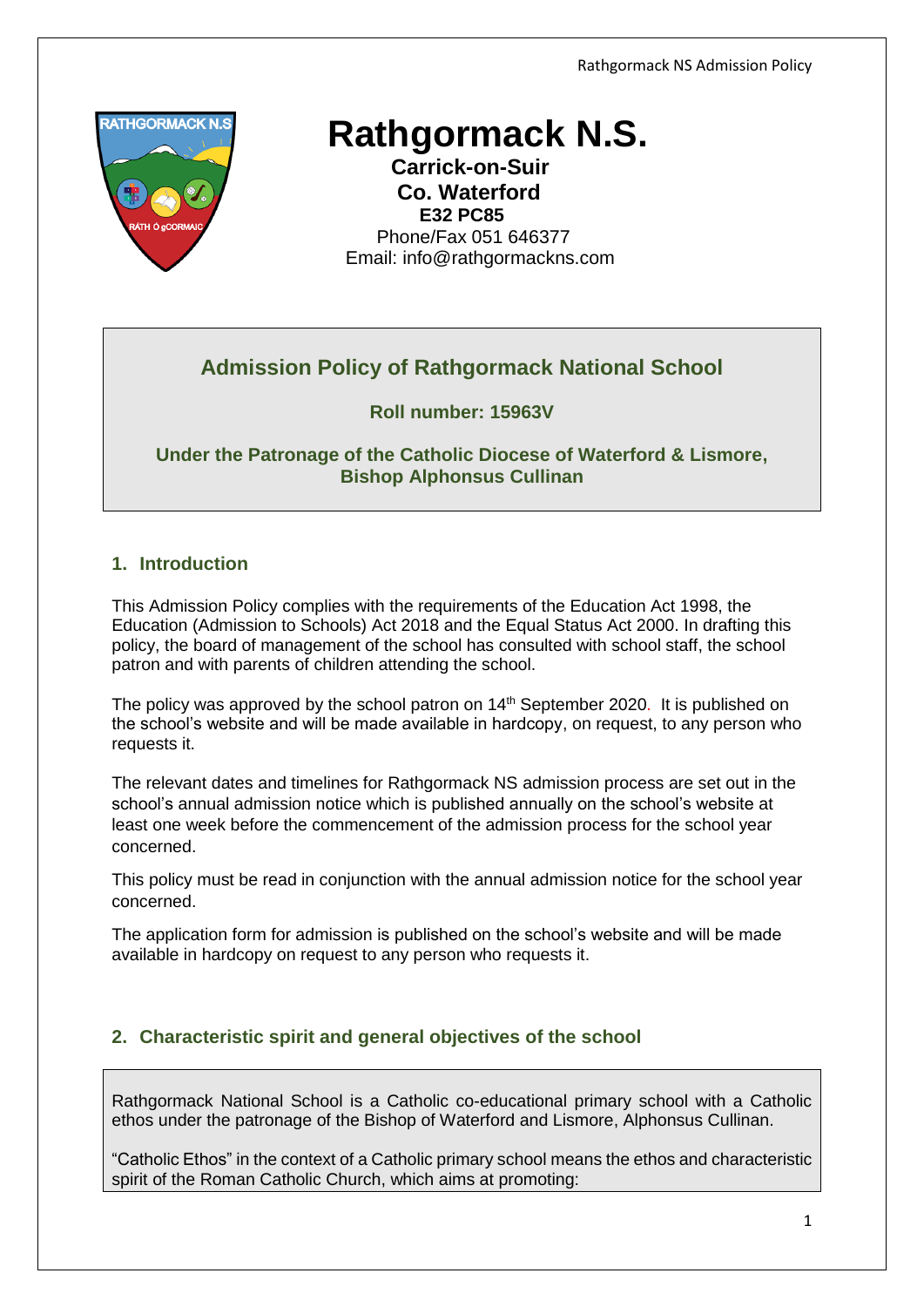- (a) the full and harmonious development of all aspects of the person of the pupil, including the intellectual, physical, cultural, moral and spiritual aspects; and
- (b) a living relationship with God and with other people; and
- (c) a philosophy of life inspired by belief in God and in the life, death and resurrection of Jesus; and
- (d) the formation of the pupils in the Catholic faith,

and which school provides religious education for the pupils in accordance with the doctrines, practices and traditions of the Roman Catholic Church, and/or such ethos and/or characteristic spirit as may be determined or interpreted from time to time by the Irish Episcopal Conference.

In accordance with S.15 (2) (b) of the Education Act, 1998 the Board of Management of Rathgormack NS shall uphold, and be accountable to the patron for so upholding, the characteristic spirit of the school as determined by the cultural, educational, moral, religious, social, linguistic and spiritual values and traditions which inform and are characteristic of the objectives and conduct of the school.

#### **Mission Statement**

"Every child, every day develops a little in every way"

#### **Our Vision**

Rathgormack N.S. aspires to ensure that each child reaches their own full academic potential while also developing their moral, spiritual, physical, emotional and social needs.

While Rathgormack N.S. is a school with a Catholic ethos, it also has due recognition for all other religions and cultures.

Rathgormack N.S. will encourage the involvement of parents through The Parents Association and parent/teacher meetings.

Rathgormack N.S. will endeavour to enhance the self esteem of everyone in the school community, to imbue in the pupils respect for people and property and to encourage in them the idea of being responsible.

Rathgormack N.S. will promote gender equity amongst the teachers and pupils.

#### **3. Admission Statement**

Rathgormack NS will not discriminate in its admission of a student to the school on any of the following:

- (a) the gender ground of the student or the applicant in respect of the student concerned,
- (b) the civil status ground of the student or the applicant in respect of the student concerned,
- (c) the family status ground of the student or the applicant in respect of the student concerned,
- (d) the sexual orientation ground of the student or the applicant in respect of the student concerned,
- (e) the religion ground of the student or the applicant in respect of the student concerned,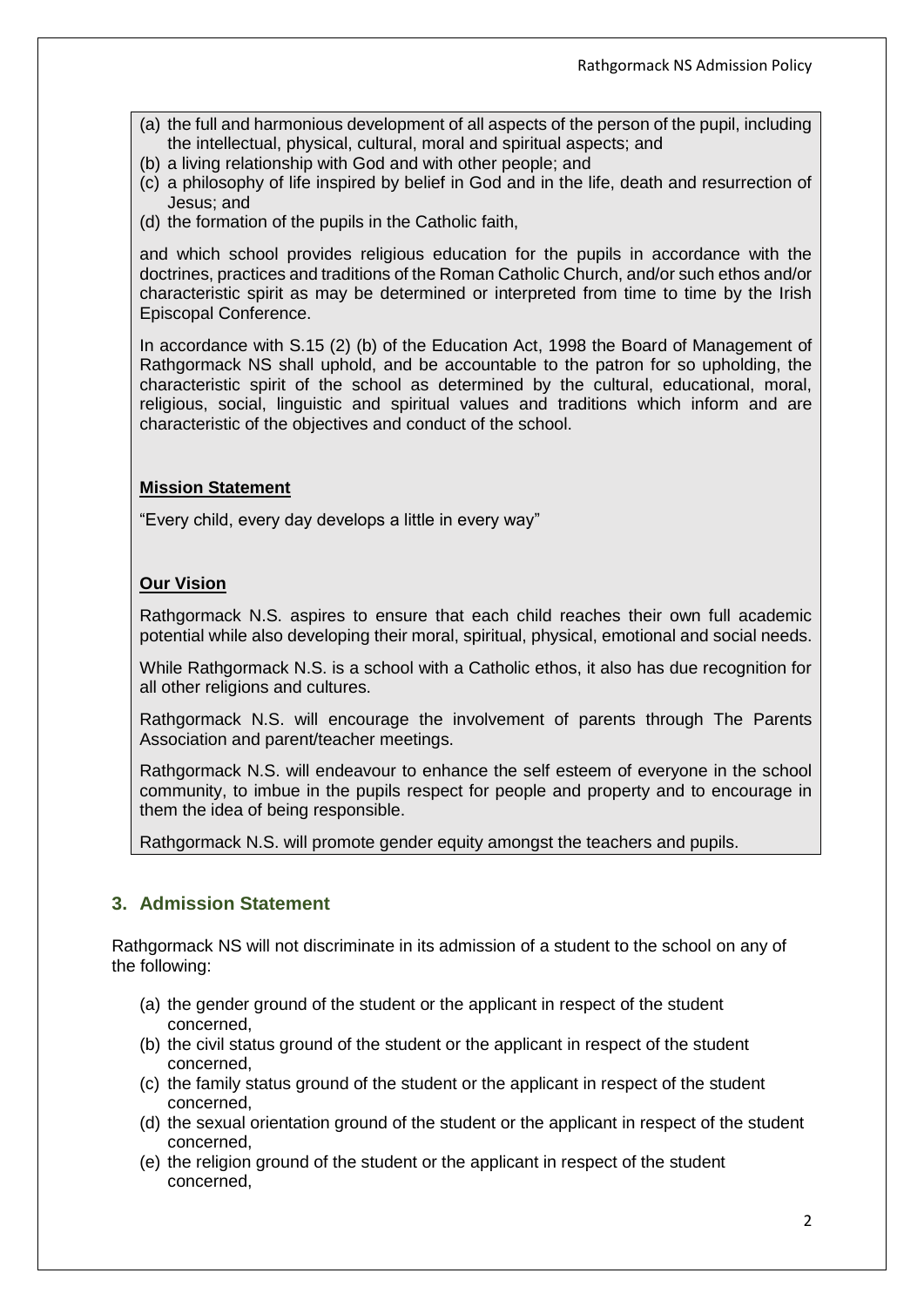- (f) the disability ground of the student or the applicant in respect of the student concerned,
- (g) the ground of race of the student or the applicant in respect of the student concerned,
- (h) the Traveller community ground of the student or the applicant in respect of the student concerned, or
- (i) the ground that the student or the applicant in respect of the student concerned has special educational needs

As per section 61 (3) of the Education Act 1998, 'civil status ground', 'disability ground', 'discriminate', 'family status ground', 'gender ground', 'ground of race', 'religion ground', 'sexual orientation ground' and 'Traveller community ground' shall be construed in accordance with section 3 of the Equal Status Act 2000.

Rathgormack NS is a school whose objective is to provide education in an environment which promotes certain religious values and does not discriminate where it refuses to admit as a student a person who is not Catholic and it is proved that the refusal is essential to maintain the ethos of the school.

# **4. Categories of Special Educational Needs catered for in the school**

This section is not applicable to our School.

#### **5. Admission of Students**

This school shall admit each student seeking admission except where –

- a) the school is oversubscribed (please see section 6 below for further details)
- b) a parent of a student, when required by the principal in accordance with section 23(4) of the Education (Welfare) Act 2000, fails to confirm in writing that the code of behaviour of the school is acceptable to him or her and that he or she shall make all reasonable efforts to ensure compliance with such code by the student.

Rathgormack NS is a Catholic School and may refuse to admit as a student a person who is not of Catholic denomination where it is proved that the refusal is essential to maintain the ethos of the school.

An information evening is held for prospective Junior Infants parents annually and an open afternoon for prospective junior infant children annually also.

# **6. Oversubscription**

In the event that the school is oversubscribed, the school will, when deciding on applications for admission, apply the following selection criteria in the order listed below to those applications that are received within the timeline for receipt of applications as set out in the school's annual admission notice:

1) Where there are siblings of the proposed new entrant already in the school or former siblings.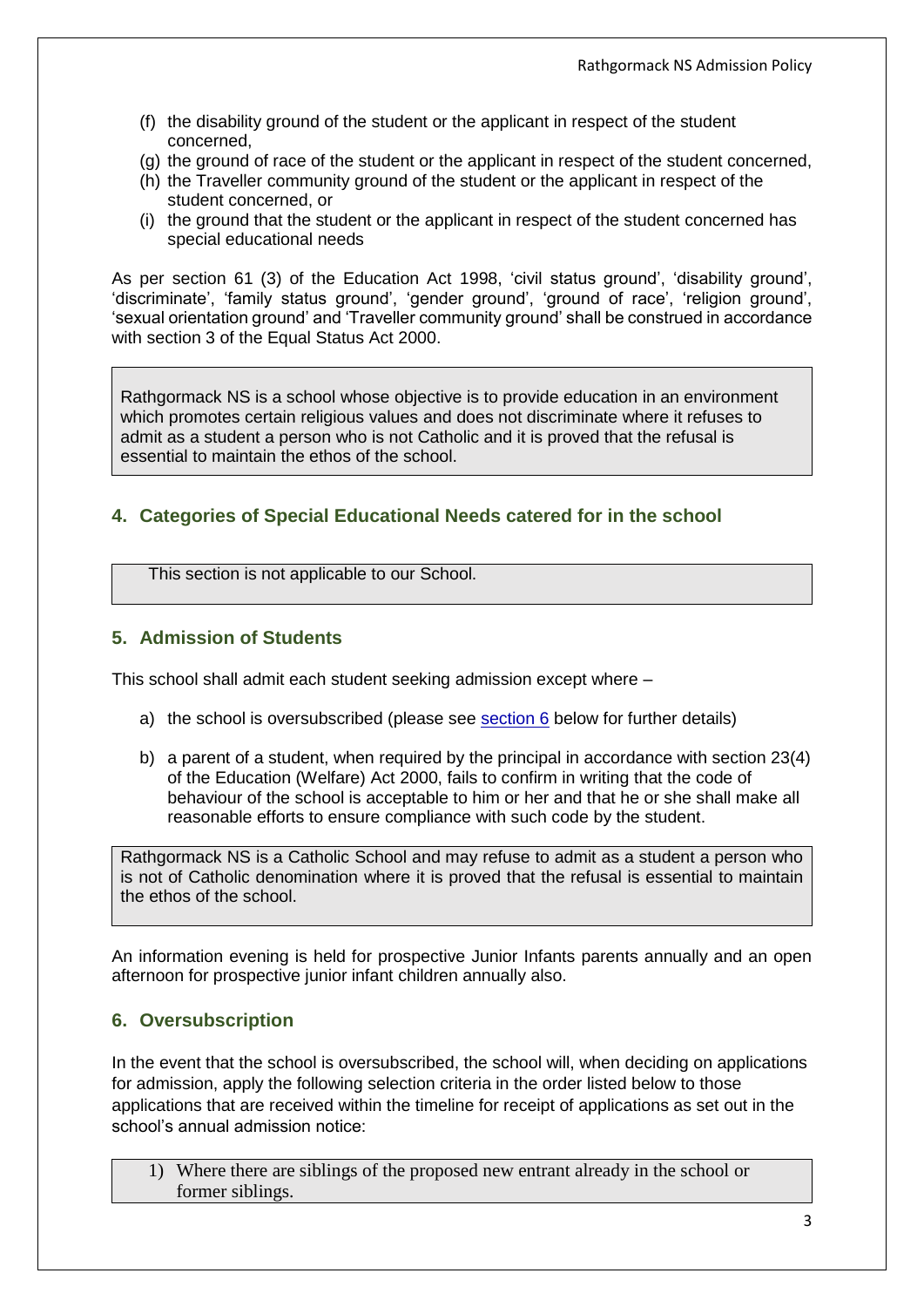- 2) Children of staff members.
- 3) Catholic children from within the catchment area
- 4) Other children from within the catchment area
- 5) Catholic children from outside the catchment area
- 6) Ages of the children

In the event that there are two or more students tied for a place or places in any of the selection criteria categories above (the number of applicants exceeds the number of remaining places), the following arrangements will apply:

Available places will be allocated by lottery. Lottery to be conducted by the principal and at least one member of the board of management. The results of the lottery will be communicated in writing to the concerned parents/guardians.

#### **7. What will not be considered or taken into account**

In accordance with section 62(7) (e) of the Education Act, the school will not consider or take into account any of the following in deciding on applications for admission or when placing a student on a waiting list for admission to the school:

- (a)a student's prior attendance at a pre-school or pre-school service, including naíonraí,
- (b) the payment of fees or contributions (howsoever described) to the school;
- (c) a student's academic ability, skills or aptitude;
- (d) the occupation, financial status, academic ability, skills or aptitude of a student's parents;
- (e) a requirement that a student, or his or her parents, attend an interview, open day or other meeting as a condition of admission;
- (f) a student's connection to the school by virtue of a member of his or her family attending or having previously attended the school, other than siblings of a student attending or having attended the school
- (g) the date and time on which an application for admission was received by the school,

This is subject to the application being received at any time during the period specified for receiving applications set out in the annual admission notice of the school for the school year concerned.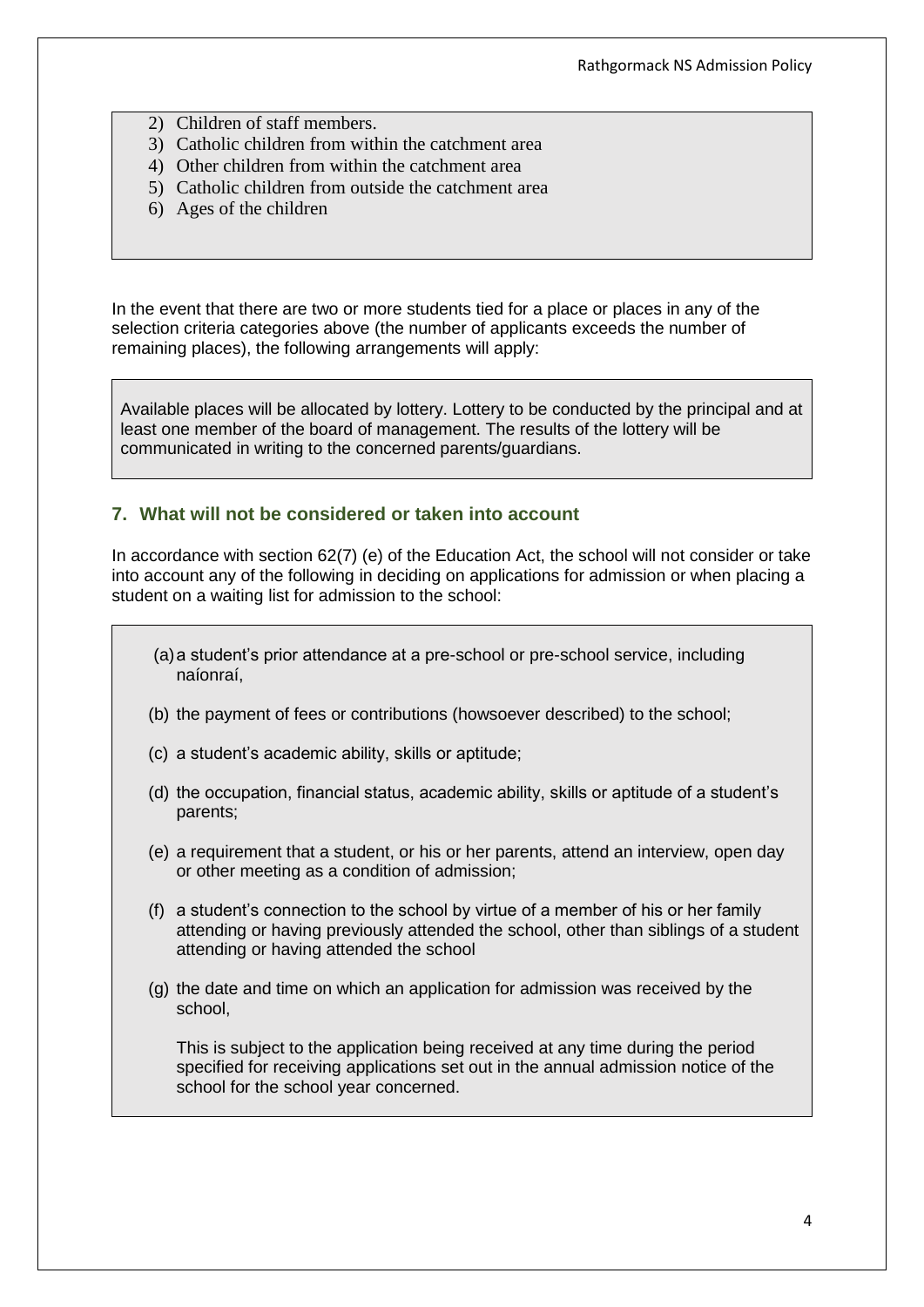# **8. Decisions on applications**

All decisions on applications for admission to Rathgormack National School will be based on the following:

- Our school's admission policy
- The school's annual admission notice
- The information provided by the applicant in the school's official application form received during the period specified in our annual admission notice for receiving applications

(Please see [section 14](#page-6-0) below in relation to applications received outside of the admissions period and [section 15](#page-6-1) below in relation to applications for places in years other than the intake group.)

Selection criteria that are not included in our school admission policy will not be used to make a decision on an application for a place in our school.

#### **9. Notifying applicants of decisions**

Applicants will be informed in writing as to the decision of the school, within the timeline outlined in the annual admissions notice.

If a student is not offered a place in our school, the reasons why they were not offered a place will be communicated in writing to the applicant, including, where applicable, details of the student's ranking against the selection criteria and details of the student's place on the waiting list for the school year concerned.

Applicants will be informed of the right to seek a review/right of appeal of the school's decision (see section 17 below for further details).

#### **10. Acceptance of an offer of a place by an applicant**

In accepting an offer of admission from Rathgormack NS, you must indicate—

(i) whether or not you have accepted an offer of admission for another school or schools. If you have accepted such an offer, you must also provide details of the offer or offers concerned and

(ii) whether or not you have applied for and awaiting confirmation of an offer of admission from another school or schools, and if so, you must provide details of the other school or schools concerned.

#### **11.Circumstances in which offers may not be made or may be withdrawn**

An offer of admission may not be made or may be withdrawn by Rathgormack NS where—

- (i) it is established that information contained in the application is false or misleading.
- (ii) an applicant fails to confirm acceptance of an offer of admission on or before the date set out in the annual admission notice of the school.
- (iii) the parent of a student, when required by the principal in accordance with section 23(4) of the Education (Welfare) Act 2000, fails to confirm in writing that the code of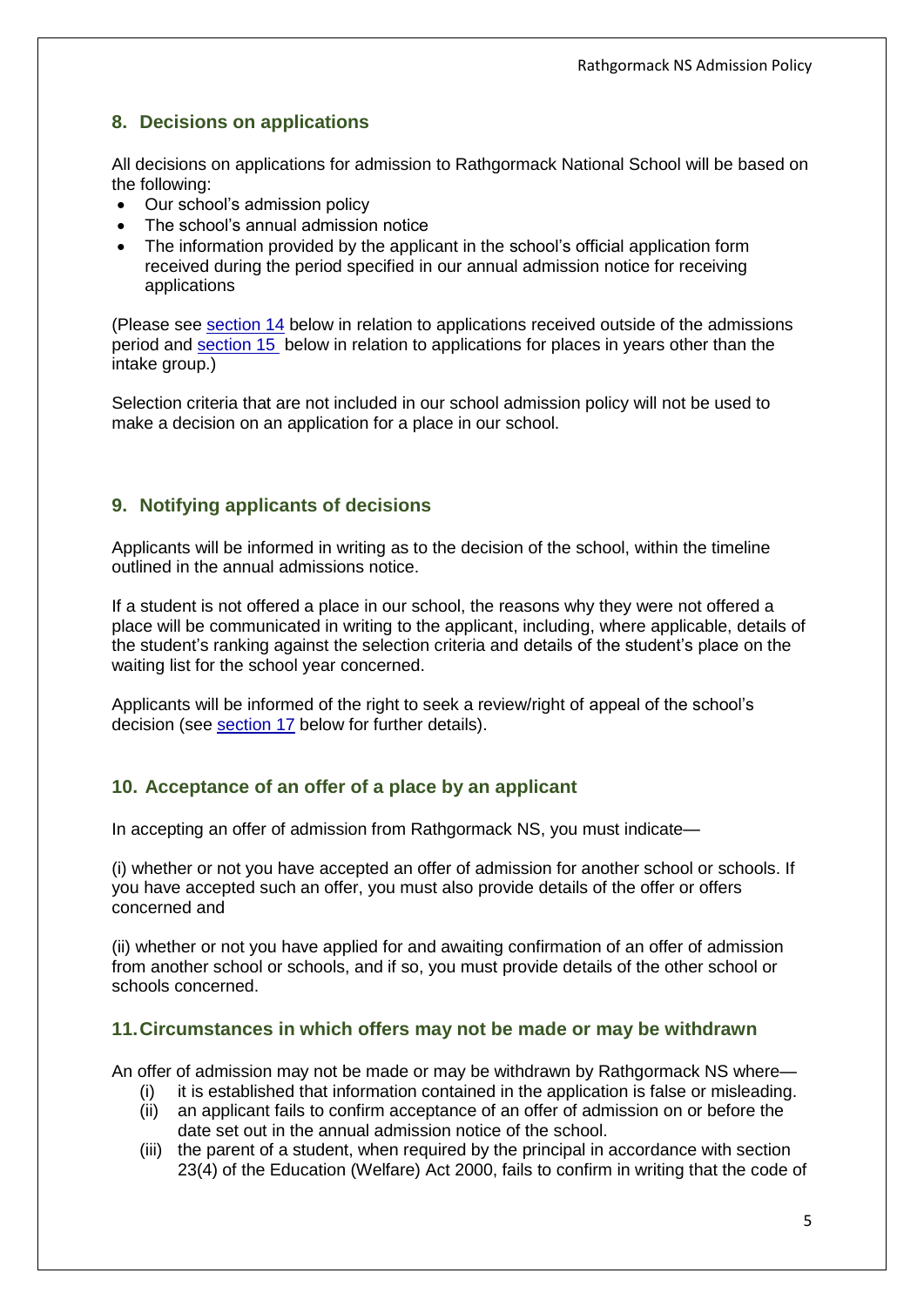behaviour of the school is acceptable to him or her and that he or she shall make all reasonable efforts to ensure compliance with such code by the student; or

(iv) an applicant has failed to comply with the requirements of 'acceptance of an offer' as set out in section 10 above.

#### **12.Sharing of Data with other schools**

Applicants should be aware that section 66(6) of the Education (Admission to Schools) Act 2018 allows for the sharing of certain information between schools in order to facilitate the efficient admission of students.

Section 66(6) allows a school to provide a patron or another board of management with a list of the students in relation to whom—

- (i) an application for admission to the school has been received,
- (ii) an offer of admission to the school has been made, or
- (iii) an offer of admission to the school has been accepted.

The list may include any or all of the following:

- (i) the date on which an application for admission was received by the school;
- (ii) the date on which an offer of admission was made by the school;
- (iii) the date on which an offer of admission was accepted by an applicant;

(iv) a student's personal details including his or her name, address, date of birth and personal public service number (within the meaning of section 262 of the Social Welfare Consolidation Act 2005).

#### **13.Waiting list in the event of oversubscription**

In the event of there being more applications to the school year concerned than places available, a waiting list of students whose applications for admission to Rathgormack NS were unsuccessful due to the school being oversubscribed will be compiled and will remain valid for the school year in which admission is being sought.

Placement on the waiting list of Rathgormack NS is in the order of priority assigned to the students' applications after the school has applied the selection criteria in accordance with this admission policy.

Applicants whose applications are received after the closing date, outlined in the Annual Admission Notice, will be placed at the end of the waiting list in order of the date of receipt of the application.

Offers of any subsequent places that become available for and during the school year in relation to which admission is being sought will be made to those students on the waiting list, in accordance with the order of priority in relation to which the students have been placed on the list.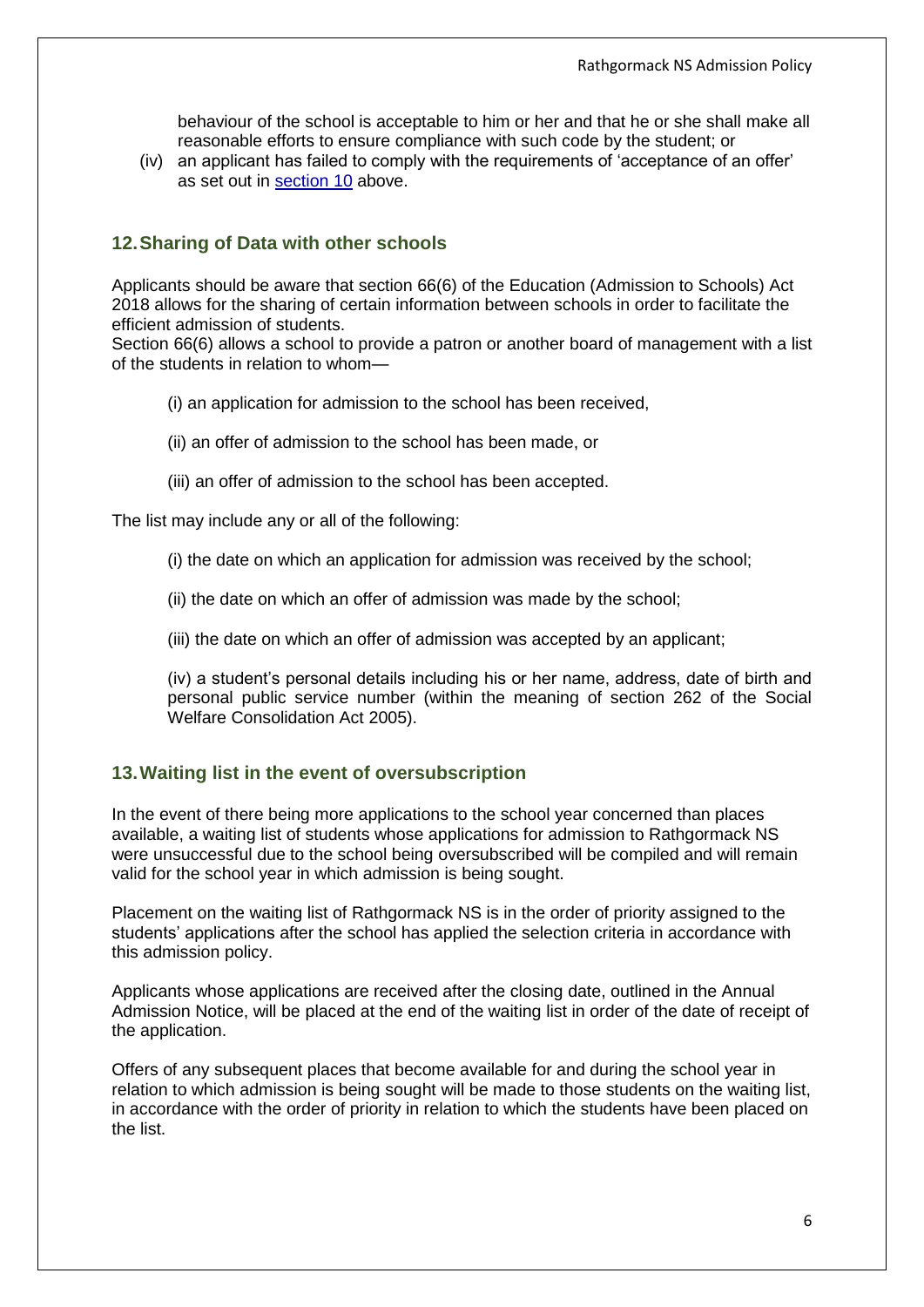# **14.Late Applications**

All applications for admission received after the closing date as outlined in the annual admission notice will be considered and decided upon in accordance with our school's admissions policy, the Education Admissions to School Act 2018 and any regulations made under that Act.

Late applicants will be notified of the decision in respect of their application no later than three weeks after the date on which the school received the application. Late applicants will be offered a place if there is place available. In the event that there is no place available, the name of the applicant will be added to the waiting list as set out in Section 13.

#### <span id="page-6-0"></span>**15.Procedures for admission of students to other classes and during the school year**

The procedures of the school in relation to the admission of students who are not already admitted to the school to classes other than the school's intake group are as follows:

While recognising the right of parents to enrol their child in the school of their choice, the Board of Management of Rathgormack National School also has a responsibility to respect the rights of the existing school community and in particular, the children already enrolled. This requires balanced judgements, which are guided by the principles of natural justice and acting in the best interest of all children. Assisting the school in such circumstances, the Board of Management reserves the right to determine the maximum number of children in each separate classroom bearing in mind:

- size/available space in classrooms
- educational needs of children of a particular age
- multi-grade classes
- presence of children with special educational/behavioural needs
- DES maximum class average directives.

Pupils wishing to transfer from other schools are enrolled subject to these considerations and to the rules governing National Schools, as well as our own school's admission policy.

Other pupils are enrolled during the school year if newly resident in the area.

New Junior Infants may only be admitted to the school during the month of September, unless transferring from another school.

# <span id="page-6-1"></span>**16.Declaration in relation to the non-charging of fees**

The board of Rathgormack NS or any persons acting on its behalf will not charge fees for or seek payment or contributions as a condition of-

- (a) an application for admission of a student to the school, or
- (b) the admission or continued enrolment of a student in the school.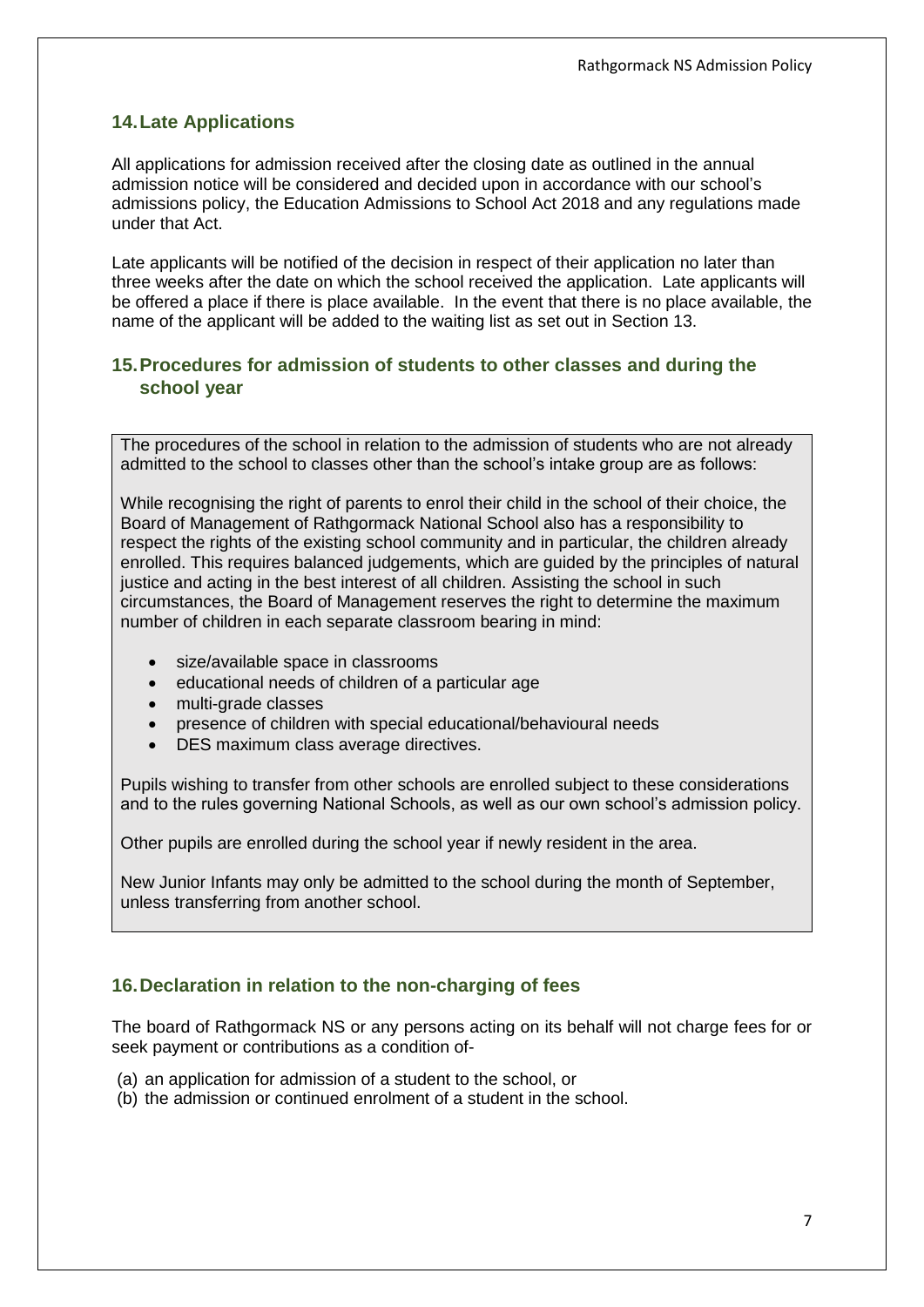# **17. Arrangements regarding students not attending religious instruction**

This section must be completed by schools that provide religious instruction to students.

The following are the school's arrangements for students, where the parents have requested that the student attend the school without attending religious instruction in the school. These arrangements will not result in a reduction in the school day of such students:

A written request should be made to the Principal of the school. A meeting will then be arranged with the parent(s) or the student, as the case may be, to discuss how the request may be accommodated by the school.

#### **18.Reviews/appeals**

#### **Review of decisions by the board of Management**

The parent of the student may request the board to review a decision to refuse admission. Such requests must be made in accordance with Section 29C of the Education Act 1998.

The timeline within which such a review must be requested and the other requirements applicable to such reviews are set out in the procedures determined by the Minister under section 29B of the Education Act 1998 which are published on the website of the Department of Education and Skills.

The board will conduct such reviews in accordance with the requirements of the procedures determined under Section 29B and with section 29C of the Education Act 1998.

**Note:** Where an applicant has been refused admission due to the school being oversubscribed, the applicant **must request a review** of that decision by the board of management prior to making an appeal under section 29 of the Education Act 1998.

Where an applicant has been refused admission due to a reason other than the school being oversubscribed, the applicant **may request a review** of that decision by the board of management prior to making an appeal under section 29 of the Education Act 1998.

#### **Right of appeal**

Under Section 29 of the Education Act 1998, the parent of the student may appeal a decision of this school to refuse admission.

An appeal may be made under Section 29 (1) (c) (i) of the Education Act 1998 where the refusal to admit was due to the school being oversubscribed.

An appeal may be made under Section 29 (1) (c) (ii) of the Education Act 1998 where the refusal to admit was due a reason other than the school being oversubscribed.

Where an applicant has been refused admission due to the school being oversubscribed, the applicant **must request a review** of that decision by the board of management **prior to making an appeal** under section 29 of the Education Act 1998. (see Review of decisions by the Board of Management)

Where an applicant has been refused admission due to a reason other than the school being oversubscribed, the applicant **may request a review** of that decision by the board of